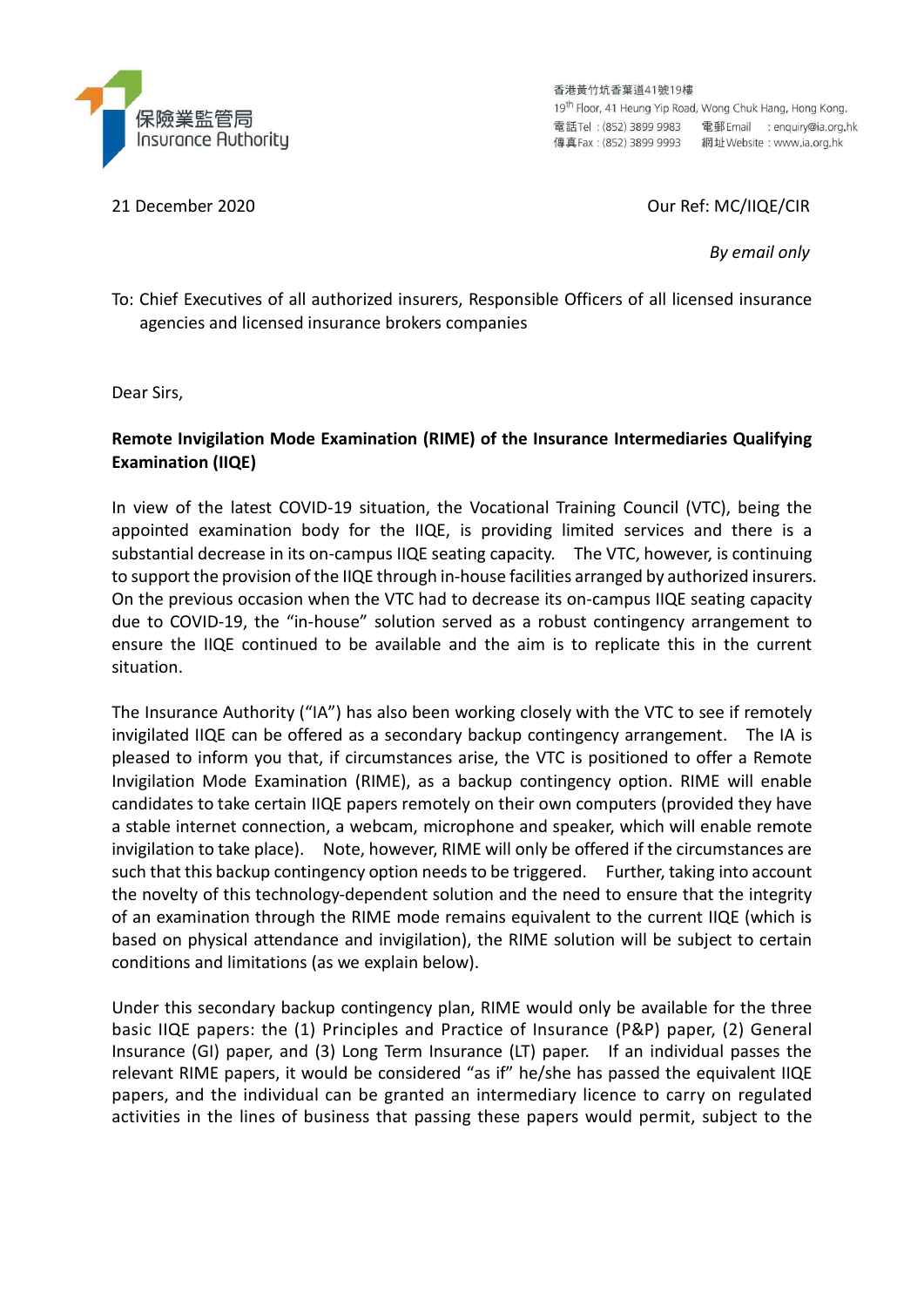fulfillment of all other applicable licensing requirements. However, within 18 months<sup>1</sup> counting from the date of passing the RIME paper ("the 18-month period"), the individual would have to:

- (i) attend a tailor-made course for the relevant IIQE paper (a certain number of CPD hours will be available for such course) - for details, please refer to the Appendix; or
- (ii) pass the relevant original IIQE paper.

This means that an individual licensee who has relied on RIME to obtain his/her intermediary licence (i.e. his or her first licence) would initially only have a licence that runs to the end of the stated 18-month period. Upon the expiry of the 18-month period, the intermediary licence can be renewed for another 3 years provided that the individual licensee has fulfilled either of the requirements in (i) or (ii) above within the 18-month period, and shows proof of this to the IA during his/her intermediary licence renewal application. If, however, the individual licensee fails to submit to the IA evidence of fulfilling either post measures (i) or (ii) above by the end of the 18-month period when his/her first licence is due for renewal, the first licence will expire at that point without renewal.

#### Rollout of RIME

RIME, being a secondary backup contingency arrangement, will only be launched when there is a substantial decrease in the IIQE seating capacity (including in-house capacity). In such circumstances, rollout of RIME will be announced via the VTC website with instructions on how to enroll for RIME and details on the examination process. If launched, whilst RIME would not be able to fully replace the drop in IIQE seating capacity, it would at least serve to ensure a degree of continuance.

The duration and number of questions of an RIME paper are the same as those of the original IIQE papers. Further details on RIME will be available on the website of VTC when RIME is launched.

#### Responsibilities of Principals

-

Principals are expected to keep a central register of all individual licensees appointed by them who completed RIME. They should put in place measures to ensure that such individual licensees fulfill either one of the two post measures as outlined above within the 18-month period allowed, and take proactive action to terminate the appointment of any individual licensee who fails to comply by the expiry of the 18-month period.

<sup>&</sup>lt;sup>1</sup> Or such longer period as the IA may specify, if the suspension of the IIQE is significantly prolonged thereby reducing the time available for completion of the make-up examination or course attendance.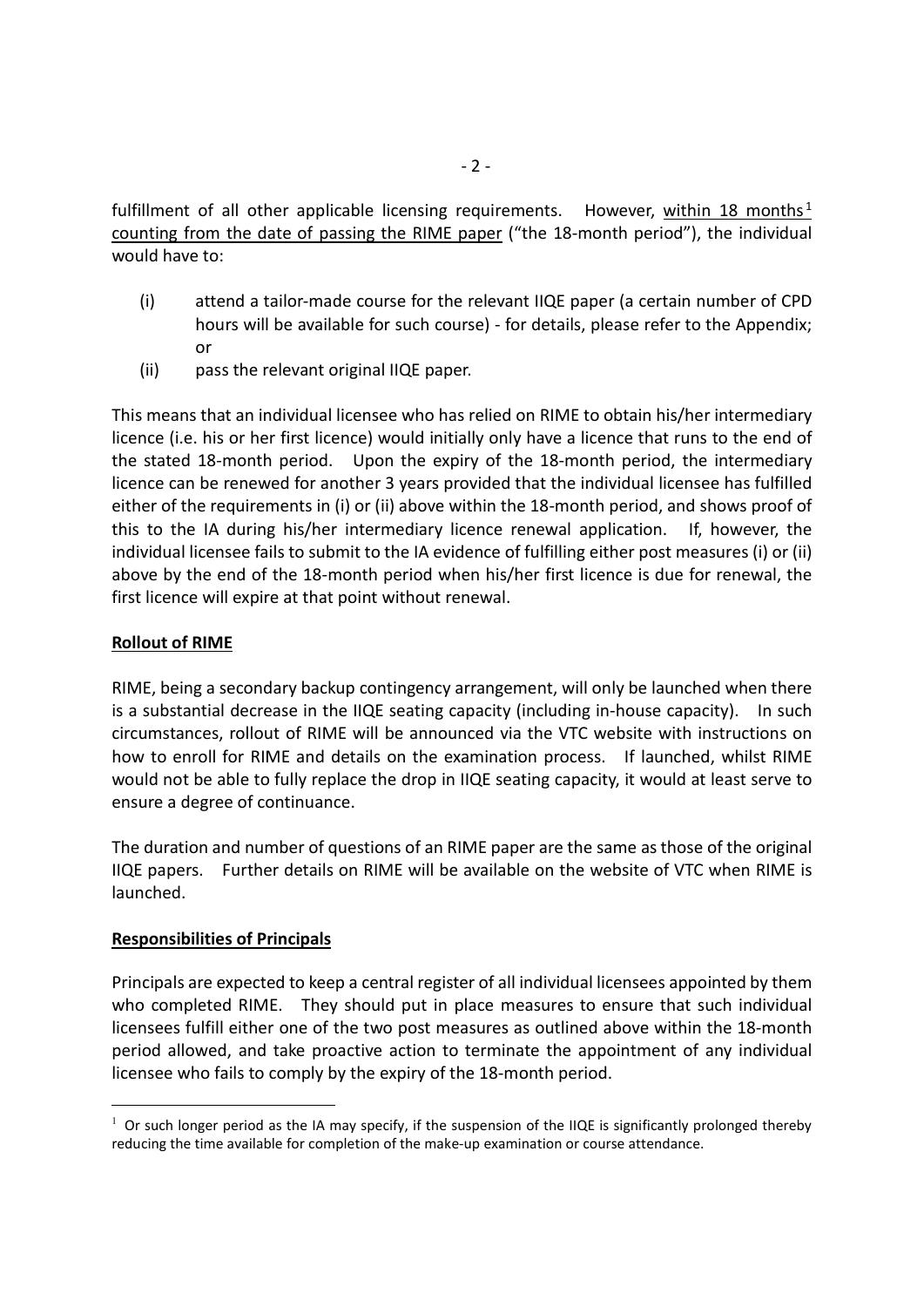#### **Enquiries**

If you have any enquiries concerning RIME and the post measures, please contact:

- The VTC by email to cpdc@vtc.edu.hk or by phone to 2919 1467 for matters concerning the RIME and the IIQE in general, and by email to peak@vtc.edu.hk or by phone to 2836 1922 for matters concerning the tailor-made training courses.
- The IA by email to *licensing@ia.org.hk* for matters concerning the qualifying examination requirements or other licensing requirements.

Yours faithfully,

Peter Gregoire Head of Market Conduct (Acting) General Counsel Insurance Authority

c.c. The Hong Kong Federation of Insurers Professional Insurance Brokers Association The Hong Kong Confederation of Insurance Brokers Vocational Training Council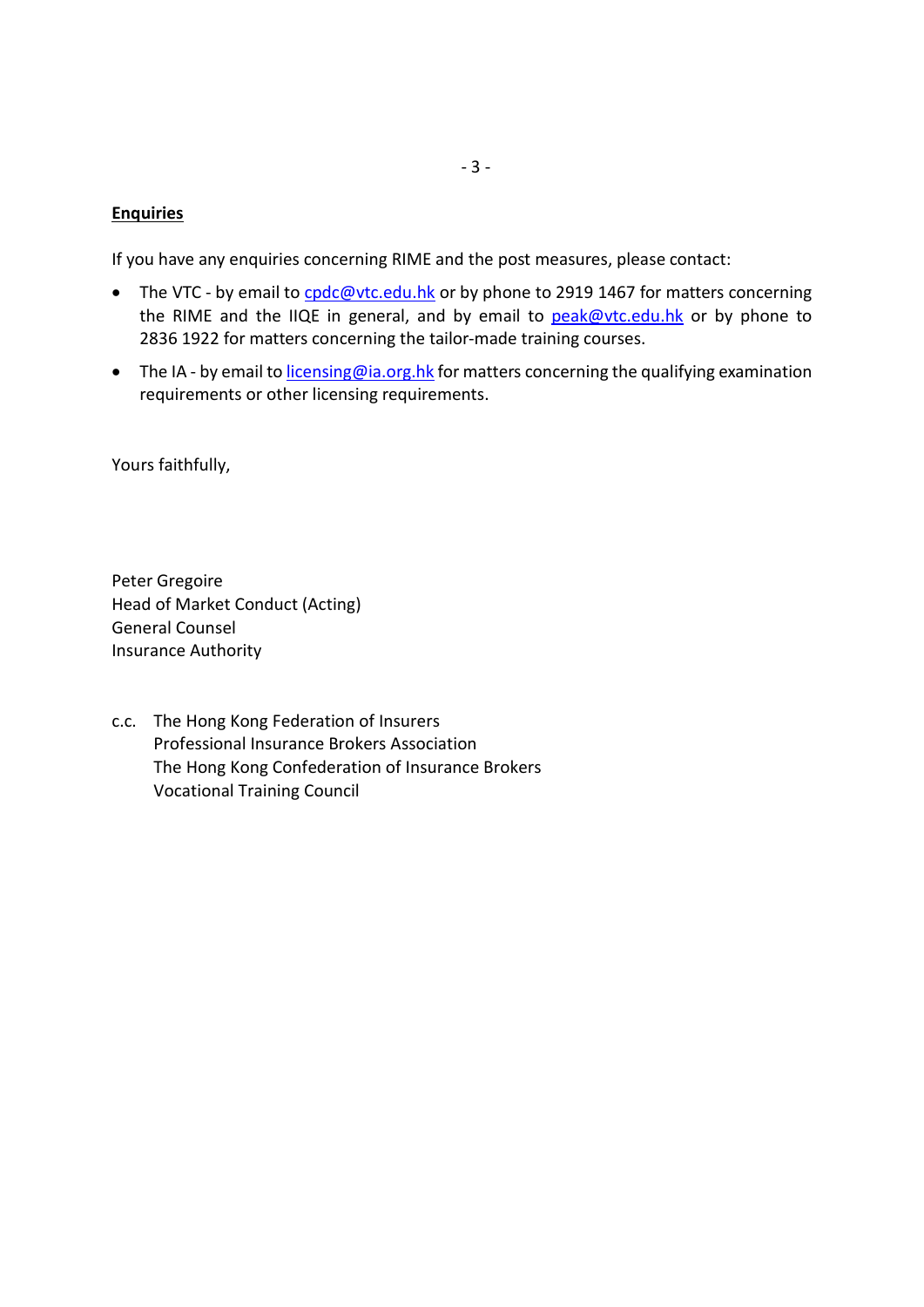# Appendix

### Tailor-made training course

- There will be a tailor-made training course for each of the three RIME papers: (1) Principles and Practice of Insurance, (2) General Insurance, and (3) Long Term Insurance.
- Each course will cover all the topics in the syllabus of the examination paper in question.
- The duration of each course is 9 learning hours and there will be an end-of-course assessment with 25 multiple-choice questions to ensure the licensees' understanding of the course contents.
- CPD hours can be granted at the rate of <u>one CPD hour for every 3 hours of participation</u> in any one such tailor-made course.
- The end-of-course assessment will on average take 30 minutes, which will not count towards the total CPD hours granted.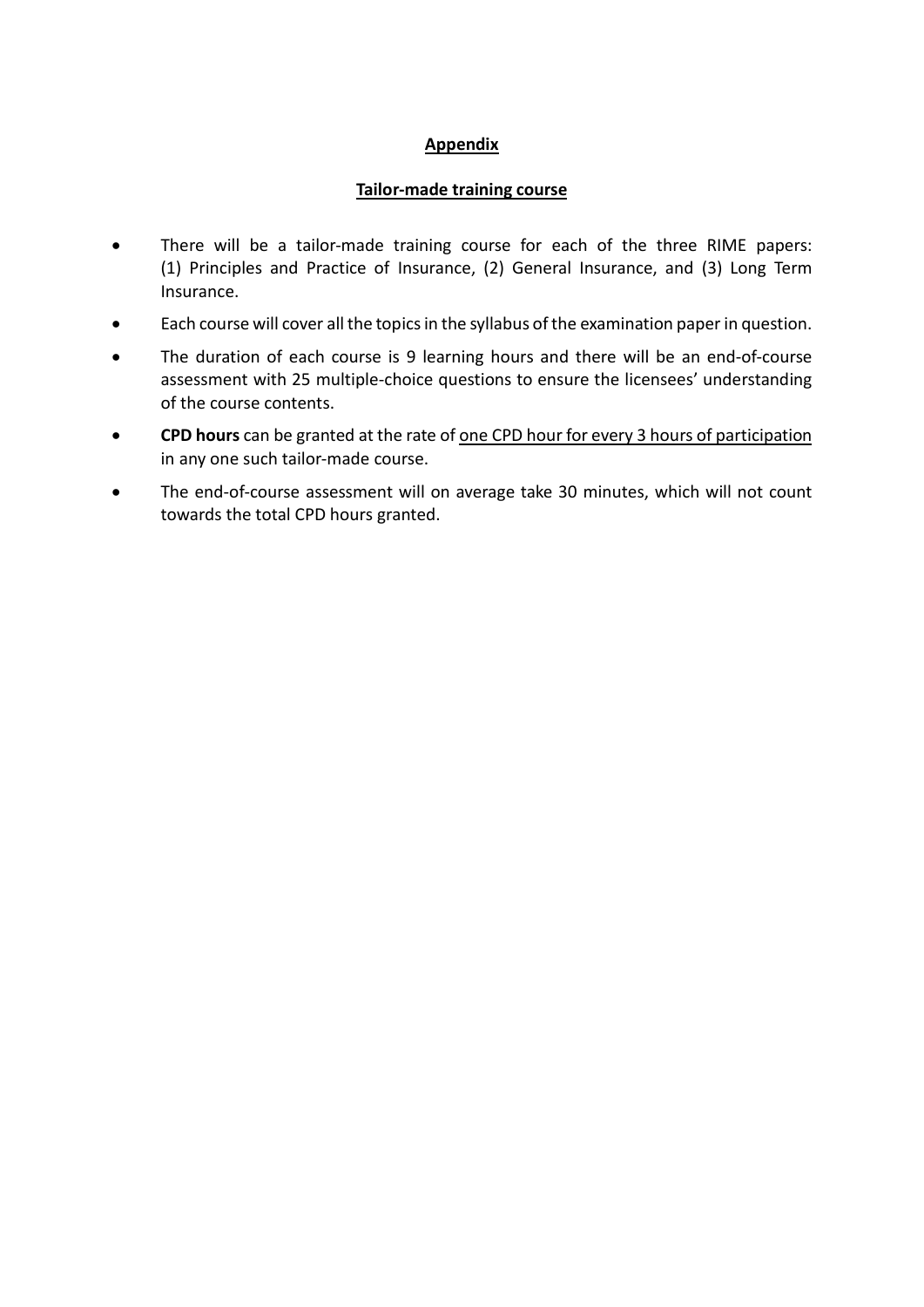

香港黃竹坑香葉道41號19樓 19th Floor, 41 Heung Yip Road, Wong Chuk Hang, Hong Kong. 電話Tel: (852) 3899 9983 電郵 Email : enquiry@ia.org.hk 

#### 檔號:MC/IIQE/CIR

### 僅經電郵發送

致:所有獲授權保險人的行政總裁、持牌保險代理機構及持牌保險經紀公司的 負責人

敬啟者:

### 保險中介人資格考試(資格考試)**----** 遙距監考應考模式考試(遙距考試)

職業訓練局(職訓局)作為獲保險業監管局(保監局)委任之主考機構,負責 舉辦資格考試。惟鑒於 2019 冠狀病毒病的最新情況,職訓局目前只能提供有限 度服務,故於職訓局大樓內考場應考資格考試的名額也大為減少。儘管如此, 職訓局仍透過與保險公司作出內部安排,繼續舉行資格考試。職訓局早前因 2019 冠狀病毒病而須減少在其大樓內考場應考資格考試的名額時,亦曾以此 「內部安排」方案作為應變措施,有效確保資格考試得以繼續進行,今次職訓 局亦會以該方案為目標以應對目前情況。

保監局亦一直與職訓局緊密合作,探討能否以遙距考試作為應變措施的備用方 案。就此,保監局現通知閣下,職訓局已準備就緒,若有需要即可提供遙距考 試作為後備應變方案。遙距考試允許考生使用自己的電腦,在毋須前往特定考 試場地的情況下,遙距完成資格考試的個別試卷,惟考生必須有穩定的網絡連 接、網絡攝影機、麥克風及揚聲器,以確保遙距監考得以進行。然而,遙距考 試只會於必須動用後備應變方案的情況下才會提供。此外,保監局考慮到此方 案較為依賴資訊科技進行監考,亦須確保遙距考試模式與現時的資格考試(即 現場考試及監考)同樣嚴謹公平,故遙距考試方案將受若干條件及限制規限 (詳情見下文)。

在此後備應變方案中,遙距考試只適用於資格考試的三份基本試卷,即(1) 保險 原理及實務考試試卷;(2) 一般保險考試試卷;及 (3) 長期保險考試試卷。有關 人士若通過相關試卷的遙距考試,則會被視為猶如已通過相對應之資格考試試 卷,並可在符合其他所有適用的發牌規定的前提下,申領中介人牌照,以進行 通過該等試卷所允許進行的業務類別之受規管活動。然而,於通過遙距考試的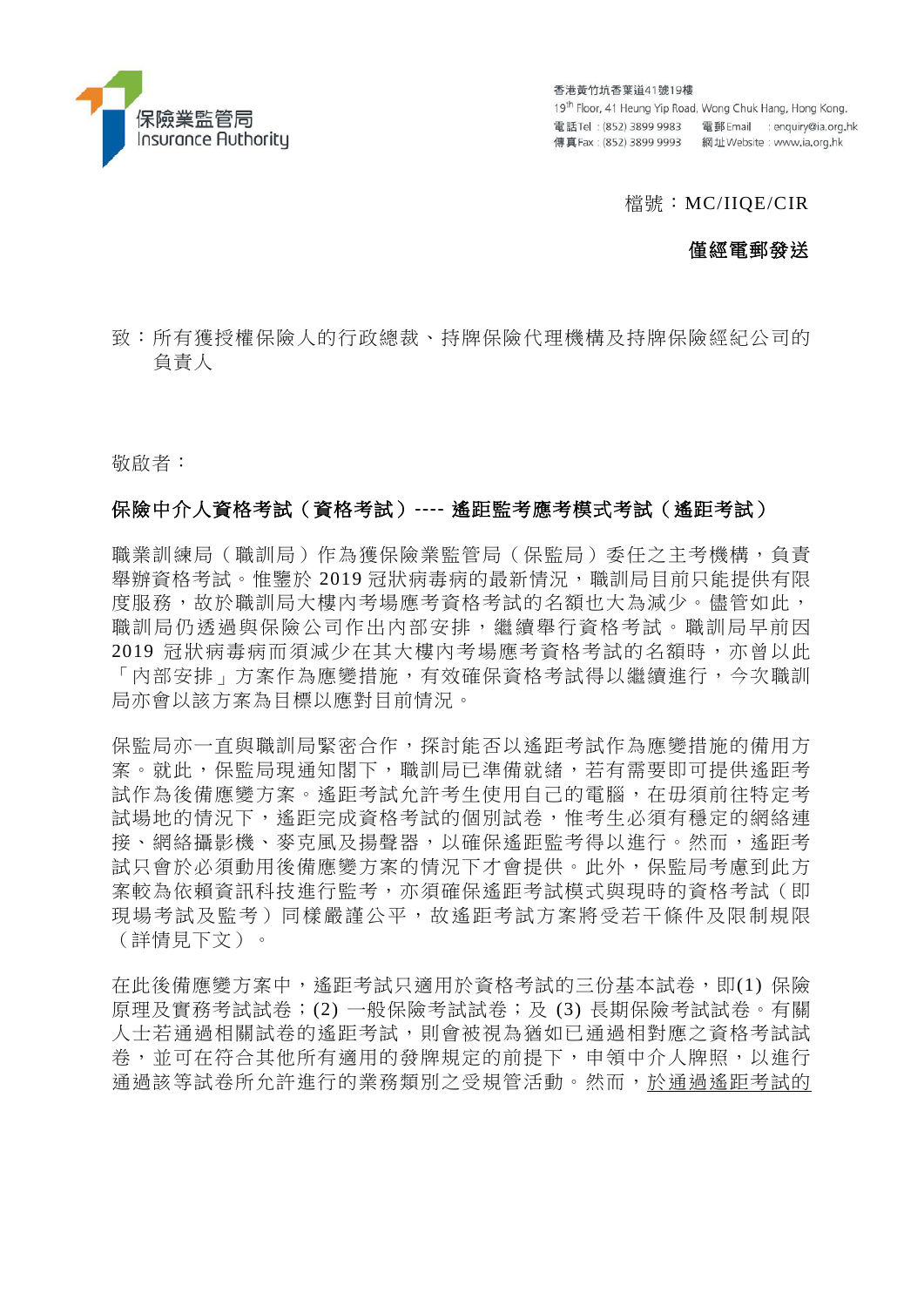日期起計的 [1](#page-5-0)8個月內<sup>1</sup>(「18個月期限」),有關人士必須:

- (i) 完成就有關資格考試試卷特設的課程(完成課程後可獲取部分持續專 業培訓時數)—— 詳情請參閱附錄;或
- (ii) 參加原有資格考試的相關試卷並考獲及格成績。

換言之,若個人持牌人憑遙距考試的成績取得中介人牌照(下文簡稱「其首個 牌照」),該個人持牌人獲發之首個牌照會在上述的 18 個月期限屆滿後失效。 18 個月期限屆滿時,若該個人持牌人於 18 個月期限內完成上述第 (i) 或第 (ii) 項之要求,並於申請中介人牌照續期時向保監局出示有關證明,該中介人牌照 便可獲續期 3 年。惟若有關個人持牌人於其首個牌照屆滿時,未能向保監局提 交其於 18 個月期限內已完成上述試後方案第 (i) 或第 (ii) 項的證明,其首個牌 照於 18 個月期限屆滿時將立即失效,不獲續期。

#### 推行遙距考試

由於遙距考試乃是後備應變措施,故該考試只會於現場應考安排下的資格考試 名額(包括與保險公司作出內部安排的名額)大幅減少時方才推行。在此情況 下,職訓局會在其網站公布推行遙距考試,並提供遙距考試的報名指引及考試 程序等詳情。遙距考試雖不能全數補足原有現場應考模式資格考試的名額,但 仍可維持一定程度的考試服務。

遙距考試的考試時間及問題數目與原有的資格考試相同,相關詳情將於該考試 推行時,在職訓局網站公布。

### 主事人的責任

主事人應設立中央紀錄冊,列出所有憑藉遙距考試成績而獲其委任的個人持牌 人。主事人須採取措施確保有關個人持牌人於 18 個月期限內完成上述兩項試後 方案之一,並主動中止委任未能於 18 個月期限屆滿前完成有關要求的個人持牌 人。

#### 查詢

如對遙距考試及試後方案有任何問題,請以下列方式聯絡職訓局及保監局:

● 職訓局: 有關遙距考試及資格考試之一般事官,請電郵至 [cpdc@vtc.edu.hk](mailto:cpdc@vtc.edu.hk)

<span id="page-5-0"></span> <sup>1</sup> 保監局或會因資格考試遲遲未能復辦,以致可用於補考或完成特設課程的時間不足,而指明 一段更長的期限。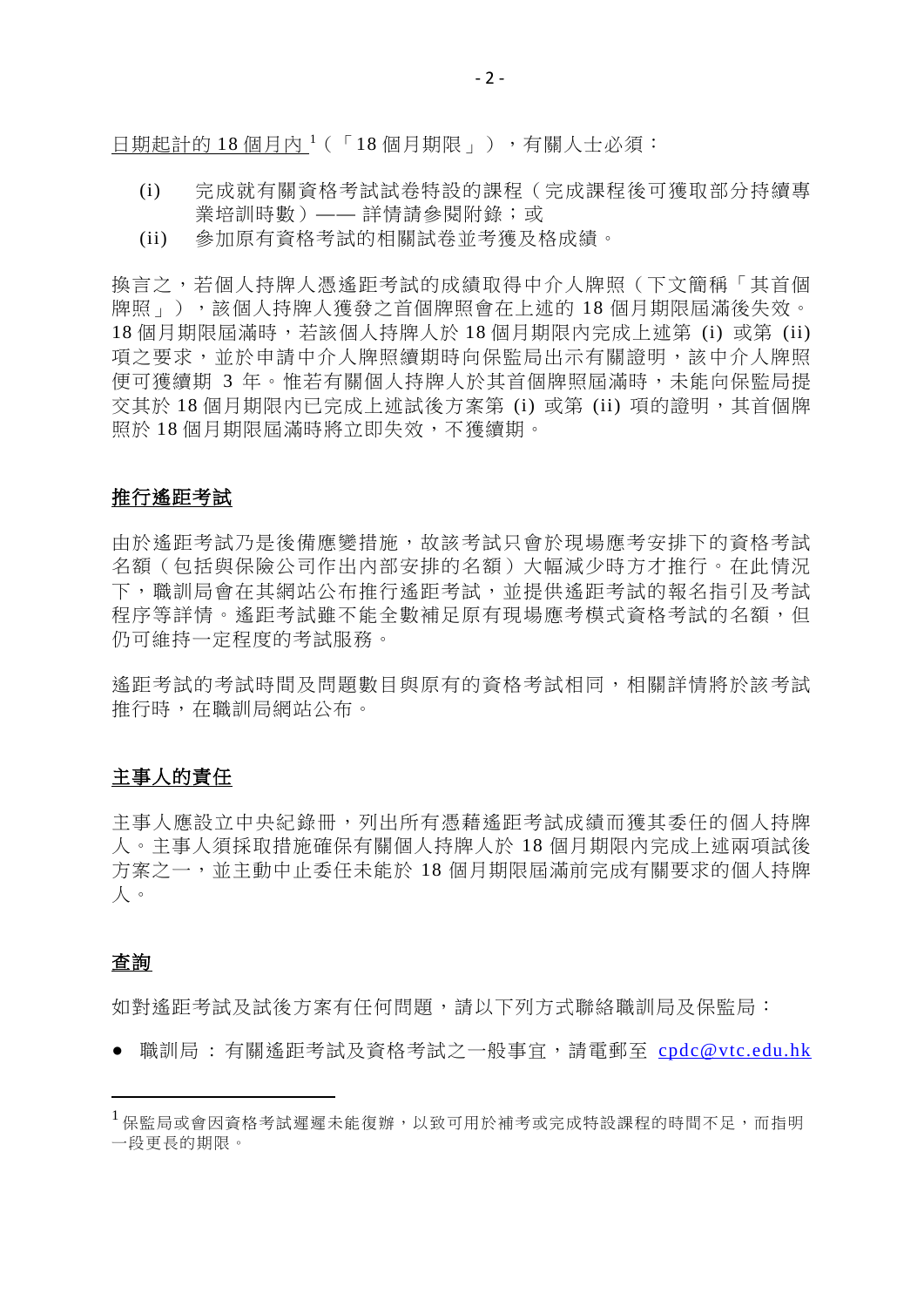或致電 2919 1467;有關特設培訓課程之事宜,請電郵至 [peak@vtc.edu.hk](mailto:peak@vtc.edu.hk) 或致電 2836 1922。

● 保監局 : 有關資格考試規定或其他發牌規定之事宜,請電郵至 [licensing@ia.org.hk](mailto:licensing@ia.org.hk)。

郭家華 謹啟 市場行為部主管(署任)及 法律總監 保險業監管局

副本抄送: 香港保險業聯會 香港專業保險經紀協會 香港保險顧問聯會 職業訓練局

2020 年 12 月 21 日